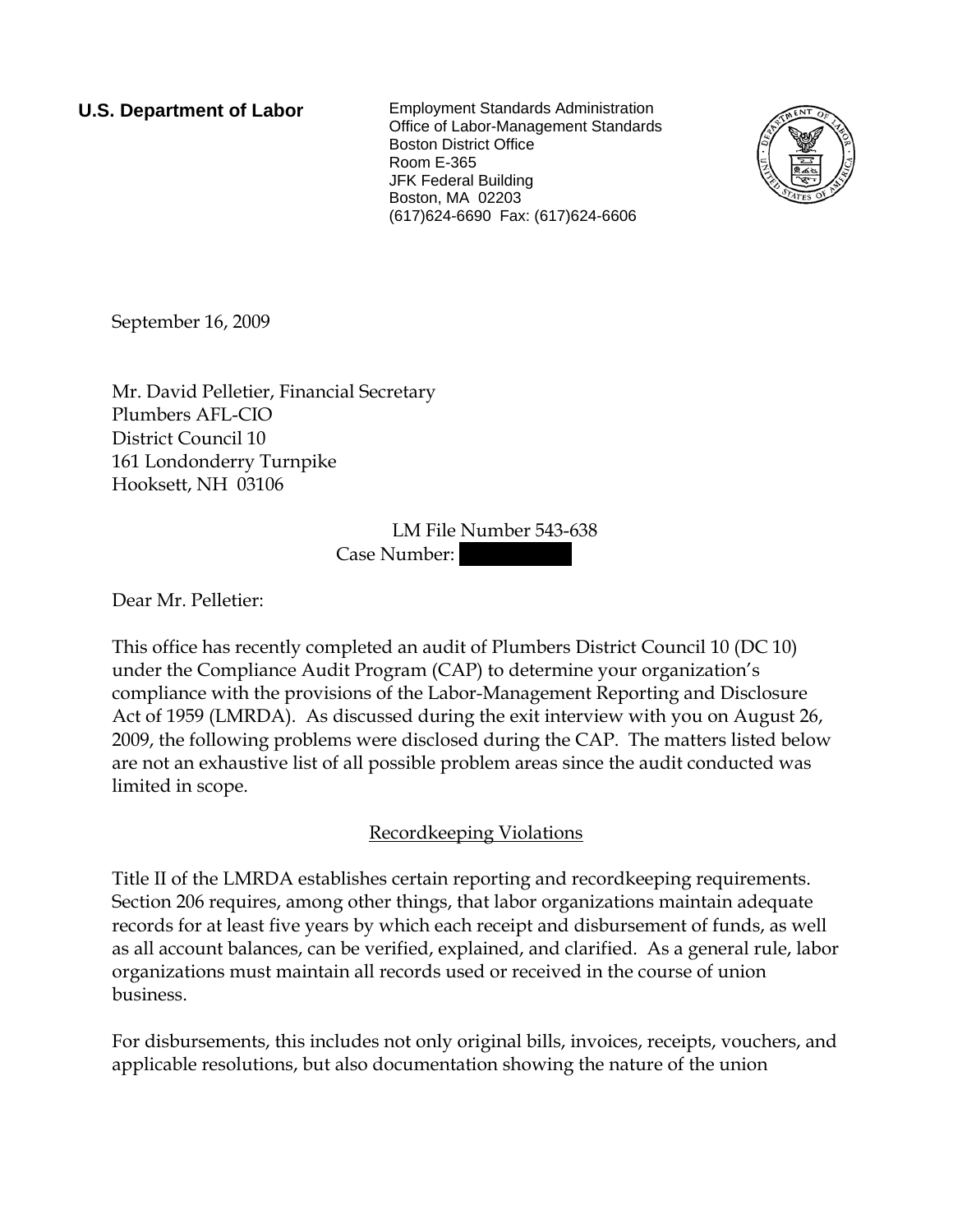Mr. David Pelletier September 16, 2009 Page 2 of 6

business requiring the disbursement, the goods or services received, and the identity of the recipient(s) of the goods or services. In most instances, this documentation requirement can be satisfied with a sufficiently descriptive expense receipt or invoice. If an expense receipt is not sufficiently descriptive, a union officer or employee should write a note on it providing the additional information. For money it receives, the labor organization must keep at least one record showing the date, amount, purpose, and source of that money. The labor organization must also retain bank records for all accounts.

The audit of District Council 10's 2008 records revealed the following recordkeeping violations:

1. General Reimbursed and Credit Card Expenses

DC 10 did not retain adequate documentation for reimbursed expenses and credit card expenses incurred by DC 10 Organizer Lance Moran and New England State Pipetrades Association (NESPTA) Regional Organizer Dennis Adams totaling at least \$931.00. For example, the union failed to maintain conference calls or meeting invitations that would explain hotel and lodging expenses charged to the union credit card.

As previously noted above, labor organizations must retain original receipts, bills, and vouchers for all disbursements. The president and financial secretary of your union, who are required to sign your union's LM report, are responsible for properly maintaining union records.

2. Meal Expenses

DC 10 did not require officers and employees to submit itemized receipts for meal expenses totaling at least \$708.00. The union must maintain itemized receipts provided by restaurants to officers and employees. These itemized receipts are necessary to determine if such disbursements are for union business purposes and to sufficiently fulfill the recordkeeping requirement of LMRDA Section 206.

DC 10 records of meal expenses did not always include written explanations of union business conducted or the names and titles of the persons incurring the restaurant charges. For example, DC 10 Organizer Lance Moran and NESPTA Regional Organizer Dennis Adams incurred meal expenses at Longhorn Steakhouse, PF Changs, and the 99 Restaurant, but did not provide itemized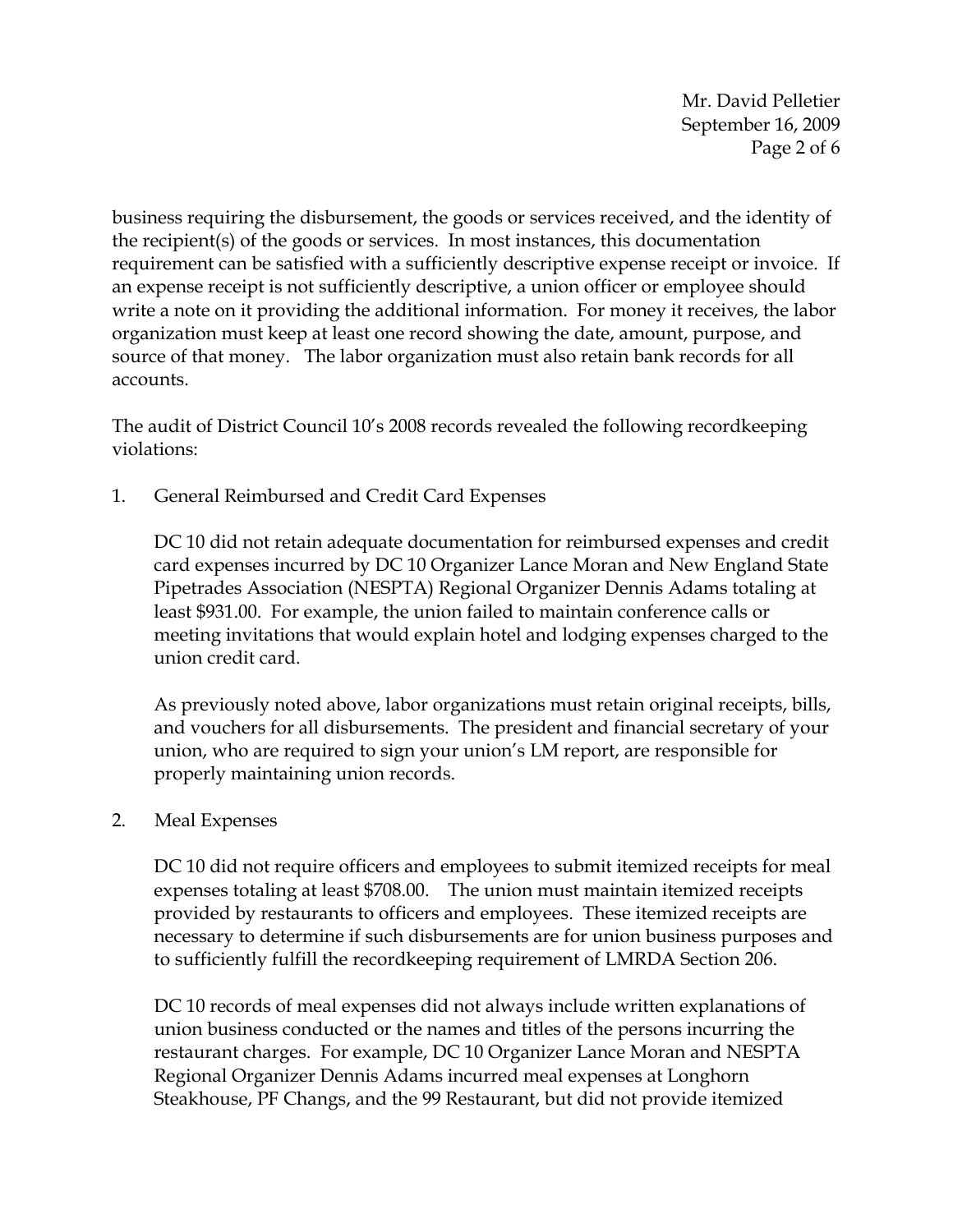Mr. David Pelletier September 16, 2009 Page 3 of 6

receipts or written explanations of the union business conducted and the names and titles of the persons at the meals. Union records of meal expenses must include written explanations of the union business conducted and the full names and titles of all persons who incurred the restaurant charges. Also, the records retained must identify the names of the restaurants where the officers or employees incurred meal expenses.

3. Lack of Salary Authorization

DC 10 did not maintain records to verify that the salaries reported in Schedule 15 (Representational Activities – wage reimbursements for district organizer) and Schedule 19 (Union Administration – wage reimbursements for regional organizer) of the LM-2 were the authorized amount and therefore, were correctly reported. The union must keep a record, such as meeting minutes, to show the current salary and allowances authorized by the entity or individual in the union with the authority to establish salaries.

The proper maintenance of union records is the personal responsibility of the individuals who are required to file District Council 10's LM report. You should be aware that under the provisions of Section 209(a) of the LMRDA and Section 3571 of Title 18 of the U.S. Code, willful failure to maintain records can result in a fine of up to \$100,000 or imprisonment for not more than one year, or both. Under the provisions of Section 209(c) of the LMRDA and Section 3571 of Title 18 of the U.S. Code, willful destruction or falsification of records can result in a fine of up to \$100,000 or imprisonment for not more than one year, or both. The penalties provided in Section 209(c) and Section 3571 of Title 18 apply to any person who caused the violations, not just the individuals who are responsible for filing the union's LM report.

### Reporting Violations

The audit disclosed a violation of LMRDA Section 201(b), which requires labor organizations to file annual financial reports accurately disclosing their financial condition and operations. The Labor Organization Annual Report (Form LM-2) filed by DC 10 for fiscal year ending December 31, 2008, was deficient in the following area:

Disbursements to Officers and Employees

DC 10 did not report the names of its officers and employees in Schedule 11 (All Officers and Disbursements to Officers) and Schedule 12 (Disbursements to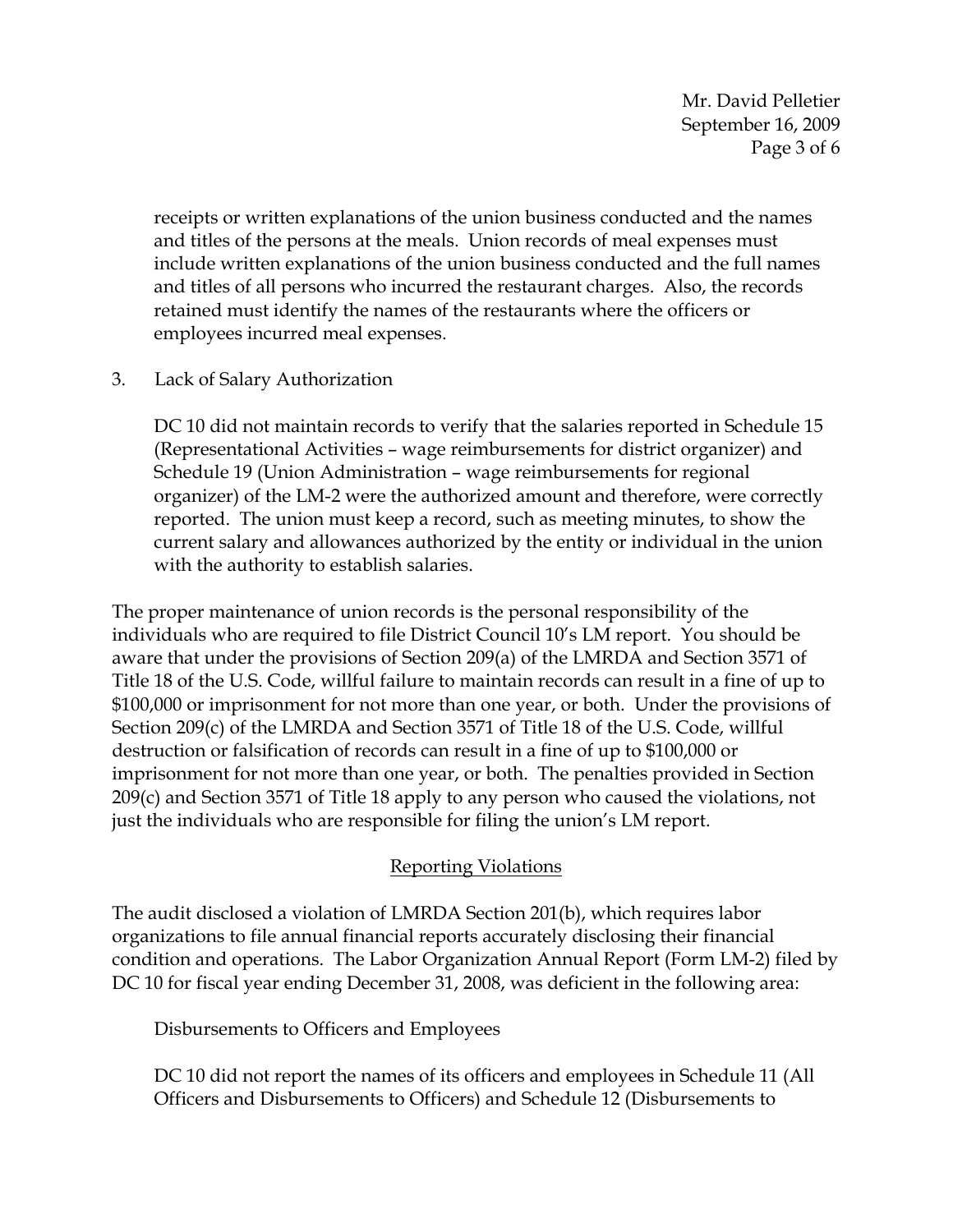Mr. David Pelletier September 16, 2009 Page 4 of 6

Employees). The union must report in Schedule 11 all persons who held office during the year, regardless of whether they received any payments from the union.

DC 10 did not include some payments to employees totaling at least \$20,217.00 in Schedule 12 (Disbursements to Employees). It appears that the local erroneously reported these payments in Schedules 15 through 19. The union must report in Column F of Schedules 11 and 12 (Disbursements for Official Business) direct disbursements to officers and employees for reimbursement of expenses they incurred while conducting union business. In addition, the union must report in Column F of Schedules 11 and 12 indirect disbursements made to another party (such as a credit card company) for business expenses union personnel incur. However, the union must report in Schedules 15 through 19 indirect disbursements for business expenses union personnel incur for transportation by public carrier (such as an airline) and for temporary lodging expenses while traveling on union business. The union must report in Column G (Other Disbursements) of Schedules 11 and 12 any direct or indirect disbursements to union personnel for expenses not necessary for conducting union business.

I am not requiring that DC 10 file an amended LM report for 2008 to correct the deficient items, but DC 10 has agreed to properly report the deficient items on all future reports it files with OLMS.

# Other Violations

The audit disclosed the following other violations:

1. Inadequate Bonding

The audit revealed a violation of LMRDA Section 502 (Bonding), which requires that union officers and employees be bonded for no less than 10 percent of the total funds those individuals or their predecessors handled during the preceding fiscal year.

The audit revealed that DC 10's officers and employees were not bonded for the minimum amount required at the time of the audit. However, the union obtained adequate bonding coverage and provided evidence of this to OLMS during the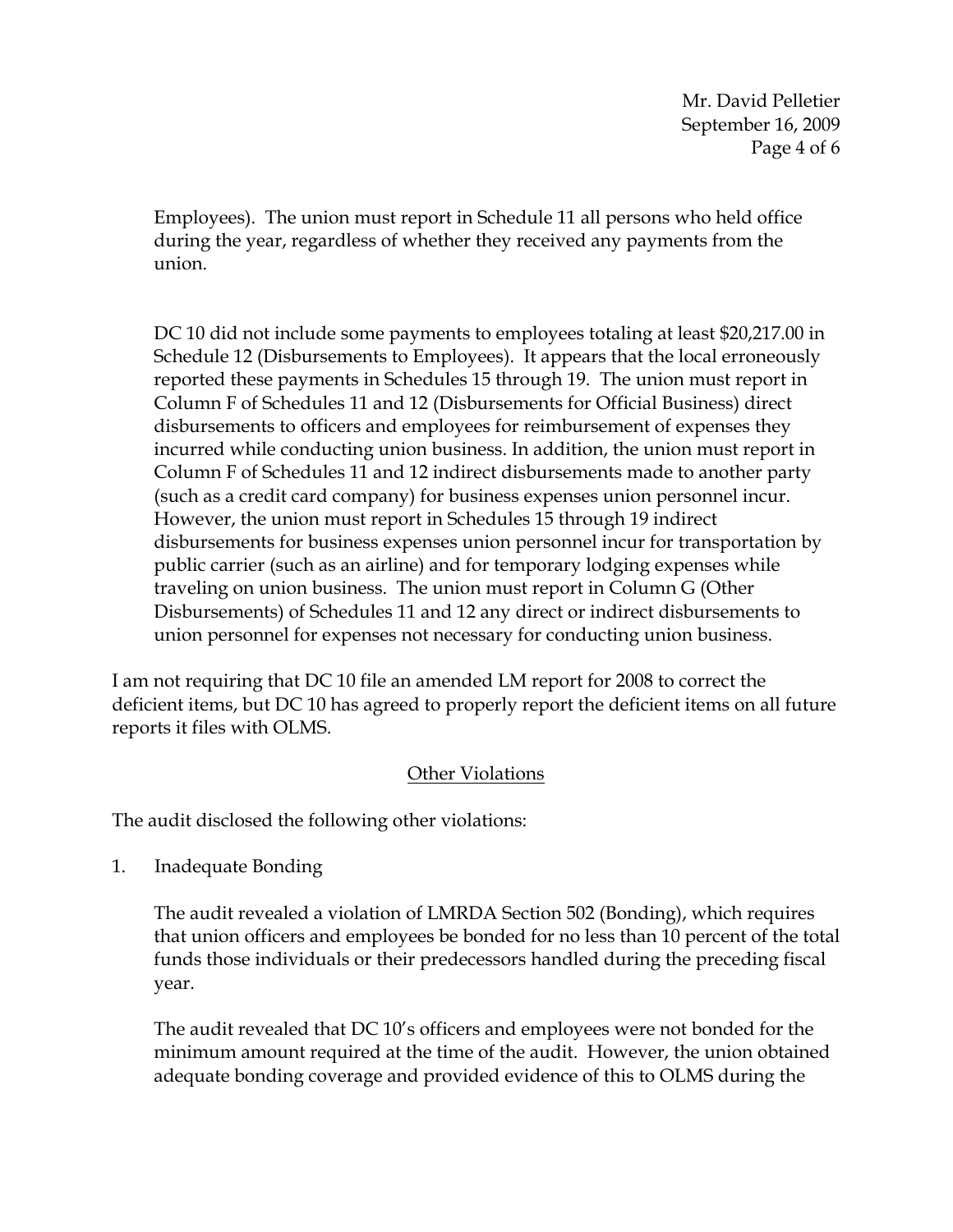Mr. David Pelletier September 16, 2009 Page 5 of 6

audit. As a result, OLMS will take no further enforcement action regarding this issue.

2. Extra Pay/Stipend Checks

The audit disclosed that the DC 10 office administrator received one extra paycheck during the audit year. The office administrator has reimbursed the union for this payment.

The audit also disclosed that the NESPTA regional organizer received an extra \$300.00 in stipend payments in 2007. Further, there is no record of tax payments on this \$100 per week stipend.

## Other Issues

1. Expense Policy

As I discussed during the exit interview with you, the audit revealed that DC 10 does not have a clear policy regarding the types of expenses personnel may claim for reimbursement and the types of expenses that may be charged to union credit cards. OLMS recommends that unions adopt written guidelines concerning such matters.

2. Personal use of Credit Cards

The audit revealed that prior to 2008, DC 10 permitted its former Business Manager and Regional Organizer  $|$  to use union credit cards to pay for personal expenses. Although it appears that |||||| repaid DC 10 for the personal expenses charged, OLMS does not recommend policies that allow personnel to make personal purchases with union credit cards because this may lead to misuse of union funds.

# 3. Union Computers

The audit disclosed that NESPTA Regional Organizer |||||| |||||| retained the DC 10 computer and all-in-one printer upon leaving DC 10 employment and commencing work for NESPTA. As is no longer an employee of DC 10, OLMS recommends that this computer and printer are returned to the district council or that the district council is compensated for these items.